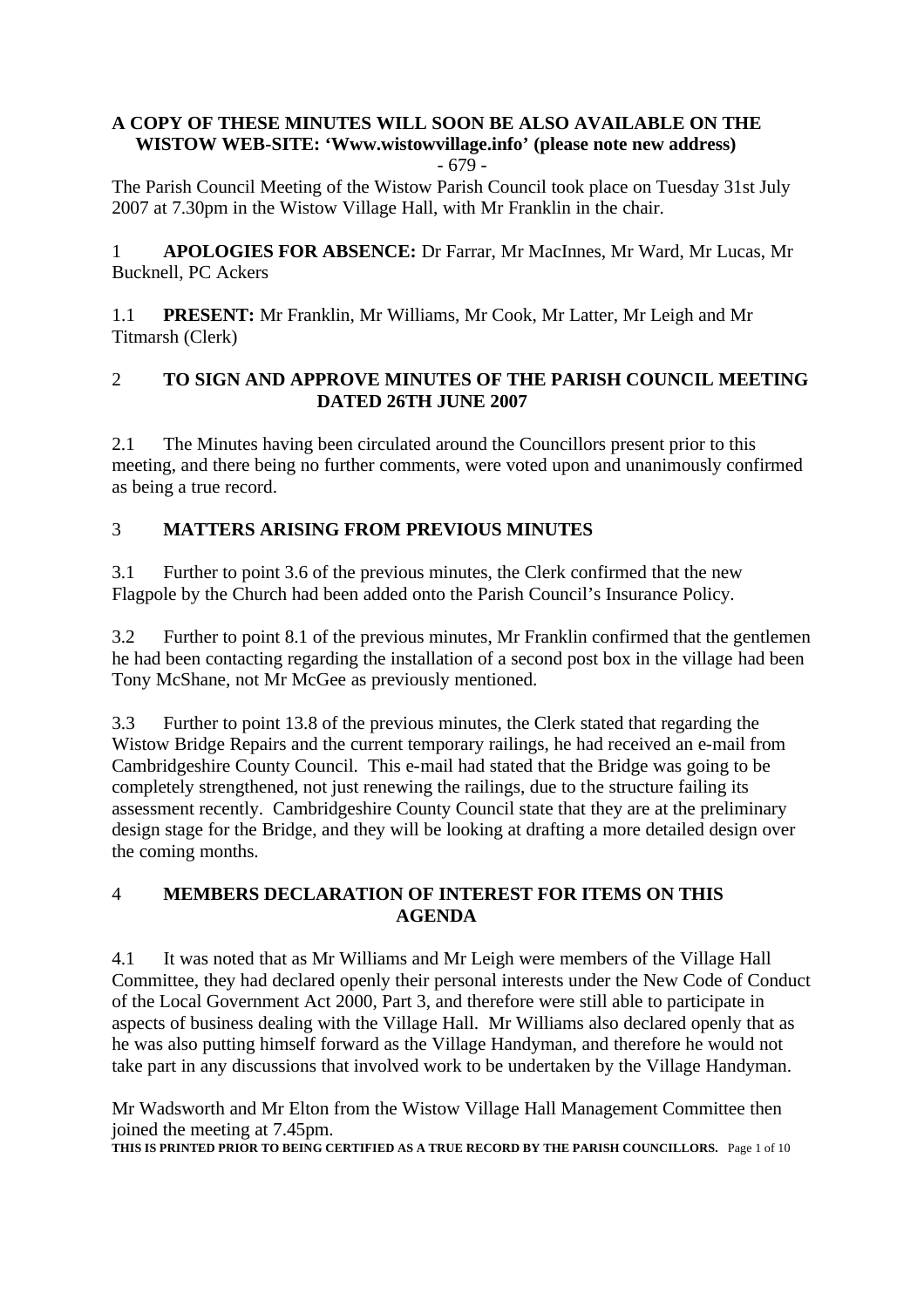## 5 **a- FINANCE - TO APPROVE THE FINANCIAL STATEMENT/ PAYMENT OF ACCOUNTS FOR JUNE 2007**

5.1 As the Financial Statement/ Payment of Accounts had been circulated around the Councillors present, prior to this meeting, and there being no further comments, they were voted upon and unanimously confirmed as being a true record.

### 5 **b- FINANCE - TO APPROVE PAYMENT OF OUTSTANDING AMOUNTS: MR D TITMARSH - JUNE 2007 SALARY (RATES AS PER MINUTE NO. 11.1 OF THE MEETING DATED THE 30TH MARCH 2006) £ 160.75 MR LONGLAND - PLAYING FIELD HEDGE TRIM £ 200.00 MOORE STEPHENS ACCOUNTANTS - AUDIT FEE FOR 2007 £ 158.63 MR M WOOLHOUSE - INTERNAL AUDITOR FEE FOR 2007 £ 50.00 WICKSTEED LEISURE LTD - PLAY MATTING - SWINGS £4993.75**

5.2 These payments were agreed upon by all the Councillors present and the outstanding cheques duly signed at the meeting.

# 5 **c- FINANCE - TO REVIEW CASH FLOW AND RESOLVE ANTICIPATED ISSUES (INCLUDING FULL DISCUSSION OF PRIORITISING WHERE THE PARISH COUNCIL'S MONETARY BUDGET IS BEST SPENT)**

5.3 Further to point 5.5 of the previous minutes, the Clerk confirmed that the Cash Flow Document had been updated as much as possible, to try to reflect a true picture of the Parish Council's financial status.

5.4 The Clerk had also drawn up a list of potential expenditure items for the Parish Council to consider over the next year, and this list was fully discussed at the meeting. It was generally felt that the two main items of expenditure were the Playing Field and the cost of the Allotment work and the legal implications of this. It was asked if the Clerk could ask Mr Bucknell if it was possible to get a further Huntingdonshire District Council Grant over the next few years, to once again help with the funding for Play Matting under the other items of equipment. The Clerk agreed to contact Mr Bucknell regarding this.

5.5 The Clerk also stated that he would check that Wicksteed Leisure were issuing the work they had done with the Play Matting under the swings in the Playing Field with an Insurance Guarantee Certificate.

# 6 **CORRESPONDENCE**

6.1 The Clerk reported that Moore Stephen's Accountants had successfully audited the Wistow Parish Council Accounts for the year ending the 31st March 2007, and found them to be correct. A notice to this effect had been posted on the Village Noticeboard by the Clerk.

**THIS IS PRINTED PRIOR TO BEING CERTIFIED AS A TRUE RECORD BY THE PARISH COUNCILLORS.** Page 2 of 10

#### - 680 -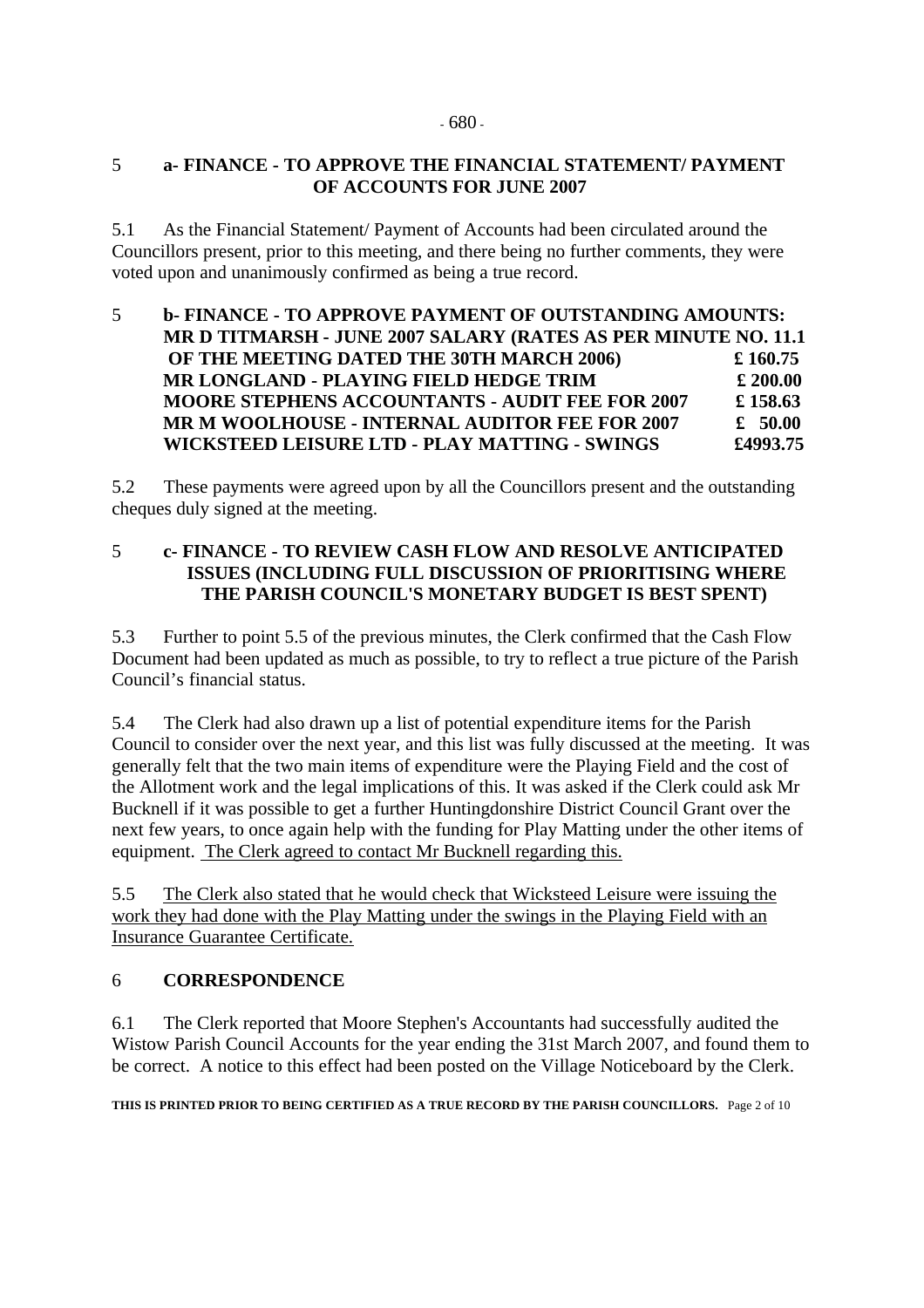6.2 The Clerk also read out an e-mail from the West Highways Division Officer from Cambridgeshire County Council, about the fallen tree in Bridge Street, Wistow. This e-mail stated that the debris from this tree would be cleared away as soon as possible, and the Clerk stated that he would follow this matter up.

6.3 It had been reported that the light at the Give Way Sign at the end of Harris Lane and Mill Road was not working, and the Clerk had reported this to Cambridgeshire County Council, in order to get this remedied.

# 6.4 **CORRESPONDENCE PREVIOUSLY CIRCULATED**

- 6.41 Bench Information leaflets
- 6.42 CCC Minor Improvement Grant Funding Documents 2008/09
- 6.43 Village Hall Correspondence including letters from Mr Wadsworth

# 7 **COMMUNITY LIAISON OFFICER - TO REPORT TO PARISH COUNCIL**

7.1 As PC Ackers was not present at this meeting, no formal Report could be given. However, the theft of the 2 hanging baskets from the bus shelter was mentioned, but no further information regarding these thefts was identified.

## 8 **MR WADSWORTH TO ADDRESS PARISH COUNCIL ON BEHALF OF VILLAGE HALL COMMITTEE AND DISCUSSION RE FUTURE OF VILLAGE HALL?**

8.1 Further to point 13.16 of the previous minutes, it had been arranged for Mr Wadsworth and Mr Elton to address the Parish Council to try to clarify the Parish Council's position on the future of the Wistow Village Hall. A joint meeting had taken place back in January 2007, which most of the Parish Councillors had been able to attend, with the Wistow Village Hall Management Committee. At this meeting, it had been decided for Mr Franklin and Mr Wadsworth to try to ascertain if any village land was available to potentially build a new Village Hall on it, as this was one of the options available for exploration, for the future of the Village Hall within Wistow. Mr Franklin and Mr Wadsworth had therefore started to instigate this.

8.2 However, at subsequent Parish Council Meetings, especially point 12.23 amendment of the minutes dated the 29th March 2007, the future of the Village Hall was once again discussed. The Parish Council then felt that bearing in mind that a large proportion of respondents to the Wistow Parish Plan had stated that they did not want a new Village Hall, that they could not support the building of a new Village Hall at that time. This had been reported to Mr Wadsworth as the Chairman of the Wistow Village Hall Management Committee in a letter from the Parish Council dated the 6th May 2007. Both Mr Wadsworth and Mr Elton wanted to clarify at this meeting, the reasons behind this decision, and to see if the feeling of the Parish Council was still the same. It was also identified that the title deeds of the Village Hall were currently lodged with Sergeant and Sons Solicitors in Ramsey. **THIS IS PRINTED PRIOR TO BEING CERTIFIED AS A TRUE RECORD BY THE PARISH COUNCILLORS.** Page 3 of 10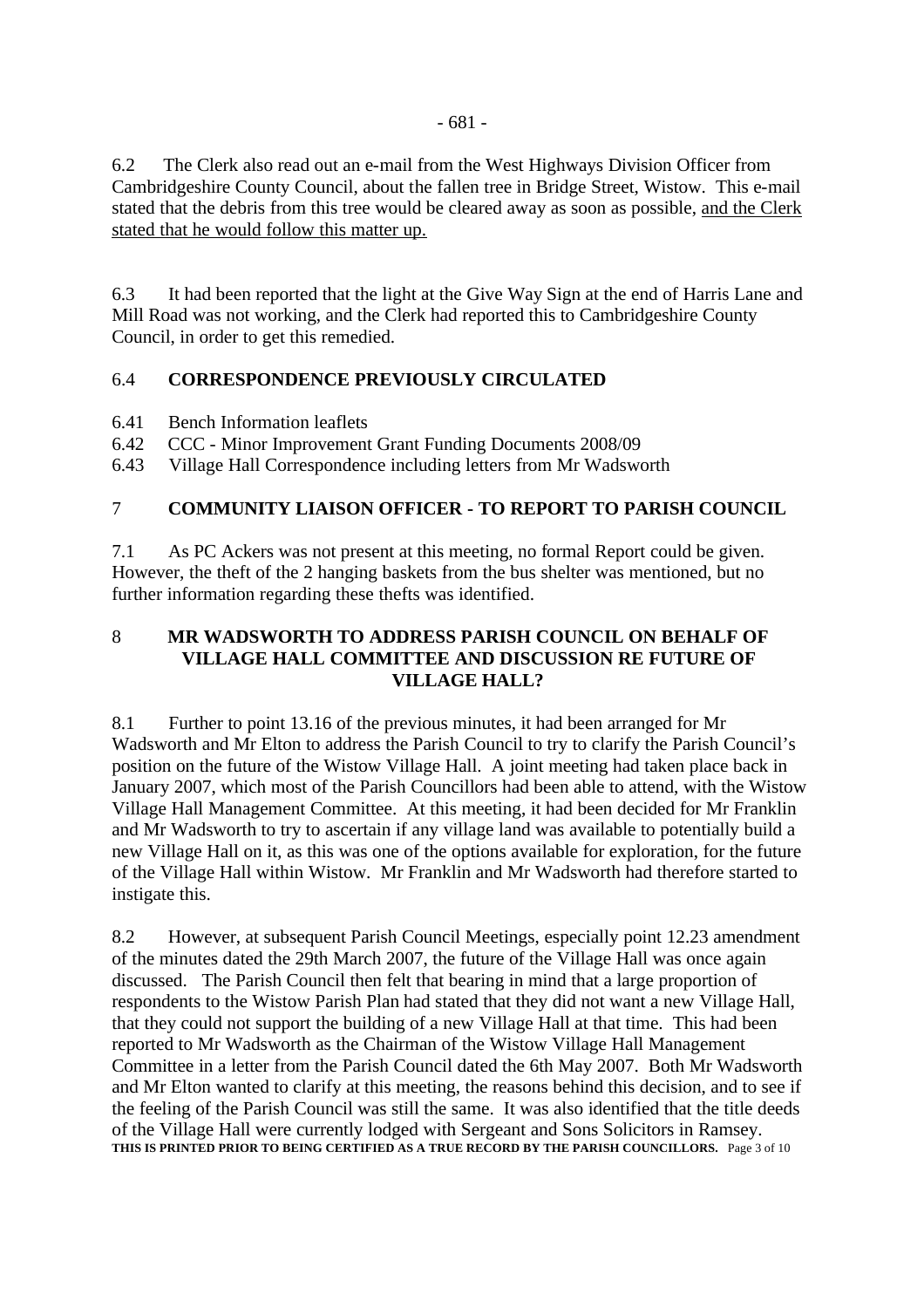8.3 The advantages and disadvantages of a new Village Hall was therefore fully explored at this meeting, and it was agreed for the Parish Council to carry on the debate after Mr Wadsworth and Mr Elton left the meeting, and the Clerk would draft a formal response to Mr Wadsworth of the Parish Council's final decision.

Mr Wadsworth and Mr Elton therefore thanked the Parish Council for their time, and left the meeting at 8.35pm.

8.4 A formal vote was then held amongst the Parish Councillors present, and the feeling amongst the Councillors present by a majority of 4 votes to 1, was that the idea of building a brand new Village Hall in Wistow should be dismissed immediately, and the suggestion made that the Village Hall Committee should perhaps get some formal definitive plans drawn up for the refurbishment and/ or extension of the existing Village Hall, so that some actual costings could be obtained. The Clerk agreed to formally write a letter stating this, and send it to Mr Wadsworth as soon as possible.

## 9 **TO CONSIDER ANY PLANNING APPLICATIONS RECEIVED - NIL RECEIVED**

9.1 The Clerk reported that no Planning Applications had been received that needed discussion at this meeting.

## 10 **CAMBS ACRE - MEMBERSHIP DUE FOR RENEWAL? - FEE £25 FOR APPROVAL?**

10.1 The Clerk stated that the annual membership for Cambs ACRE had now fallen due, and it was agreed that this membership was worthwhile continuing for a further year. The Clerk therefore agreed to complete the necessary renewal form and arrange for the cheque to be drawn up as soon as possible.

# 11 **BENCHES - POSSIBLE PURCHASE TO BE DISCUSSED?**

11.1 A bench had been suggested opposite the Public House in Wistow and also half way down Harris Lane. Some leaflets showing the costs of some benches had been circulated around the Councillors present, but the Parish Council felt that the need for these benches had not really been explored properly and the cost of these benches was somewhat prohibitive at this time.

#### 12 **PARISH AND TOWN COUNCILS (MODEL CODE OF CONDUCT) 2007 - FOR APPROVAL, INCLUDING LIGHT TOUCH RULES RESOLUTION AND APPROVAL OF CALC ADVERTISING ON WISTOW PARISH COUNCIL'S BEHALF AT COST OF £24**

12.1 Further to point 11.1 of the previous minutes, the Clerk stated that approval of this Model Code of Conduct needed to be done from the 1st September 2007, following information he had received from CALC recently. **THIS IS PRINTED PRIOR TO BEING CERTIFIED AS A TRUE RECORD BY THE PARISH COUNCILLORS.** Page 4 of 10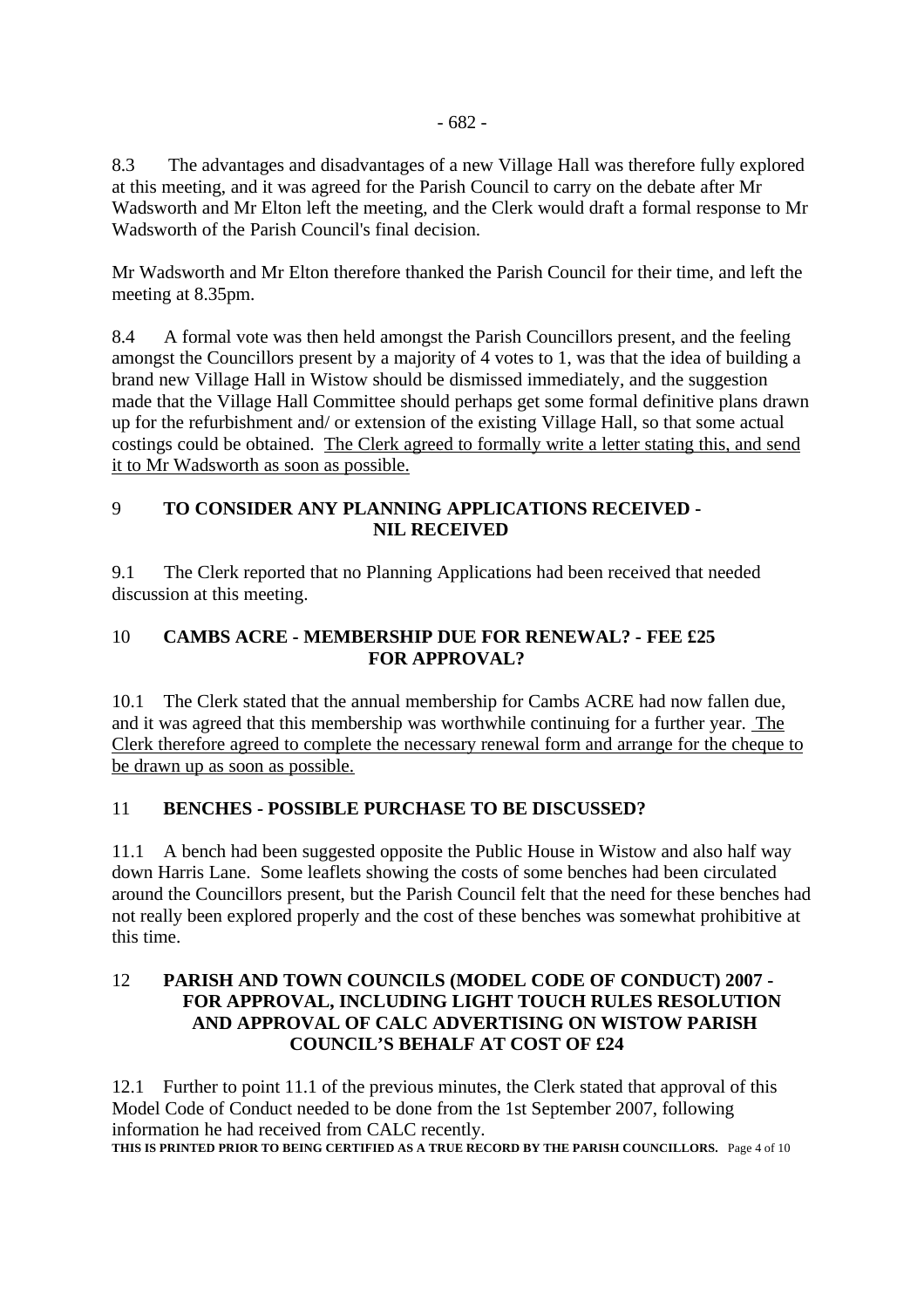12.2 CALC also recommended that Parish Council's accept Paragraph 12(2) of this Code of Conduct which states that 'councils need to set up rules of how the situation will operate when a Councillor with a prejudicial interest is invited to make a factual presentation and answer questions.' CALC goes onto say that 'if a Councillor with a prejudicial interest wishes to speak on an agenda item then that interest and intention must be stated immediately after item 1 on the Agenda. The public will be allowed a maximum of 6 speakers who may provide information for up to three minutes only and each person may only speak once. The Chairman will look to secure a balance of public speakers. The public participation is not to be a part of the debate but merely fact giving and answering questions in the same manner as the Councillor with the prejudicial interest.<sup>Y</sup> CALC concluded that 'it is recommended that the issue of rules is re-addressed 6 months to a year after its introduction.' Wistow Parish Council therefore formally accepted this Model Code of Conduct 2007 including paragraph 12(2) at this meeting from the 1st September 2007.

12.3 The Clerk also stated that it was a requirement that official notice of Wistow's acceptance of this Model Code of Conduct be advertised in the press, and CALC was willing to do this at a cost of £24. The Parish Councillors present therefore formally approved this payment, and the cheque was duly signed at this meeting. The Clerk agreed to complete the relevant documentation with CALC regarding this as soon as possible.

12.4 Both the Clerk and Mr Franklin was due to go on a training session about the Model Code of Conduct on the 5th September 2007.

#### 13 **NEW VILLAGE AND PARISH COUNCIL NOTICE BOARDS - FOR DISCUSSION?**

13.1 Further to point 12.1 of the previous minutes, Mr Williams confirmed that no further action had taken place regarding the viewing of these notice boards. Mr Williams confirmed that he would chase this matter up with Mr MacInnes as soon as possible.

#### 14 **PARISH PLAN ACTION PLAN WORKING PARTIES FEEDBACK AND UPDATES - (INCLUDING ANY REALLOCATIONS OF COUNCILLOR RESPONSIBILITIES)-**

# **a- TRAFFIC AND ROAD ISSUES - MR FRANKLIN, MR MACINNES, MR BUCKNELL AND MR WILLIAMS TO REPORT**

14.1 As Mr MacInnes was not present at this meeting, a formal Report could not be given at this meeting, especially about the Minor Improvement Grant 2007/08 Bid Application Form that had to be completed very soon.

**THIS IS PRINTED PRIOR TO BEING CERTIFIED AS A TRUE RECORD BY THE PARISH COUNCILLORS.** Page 5 of 10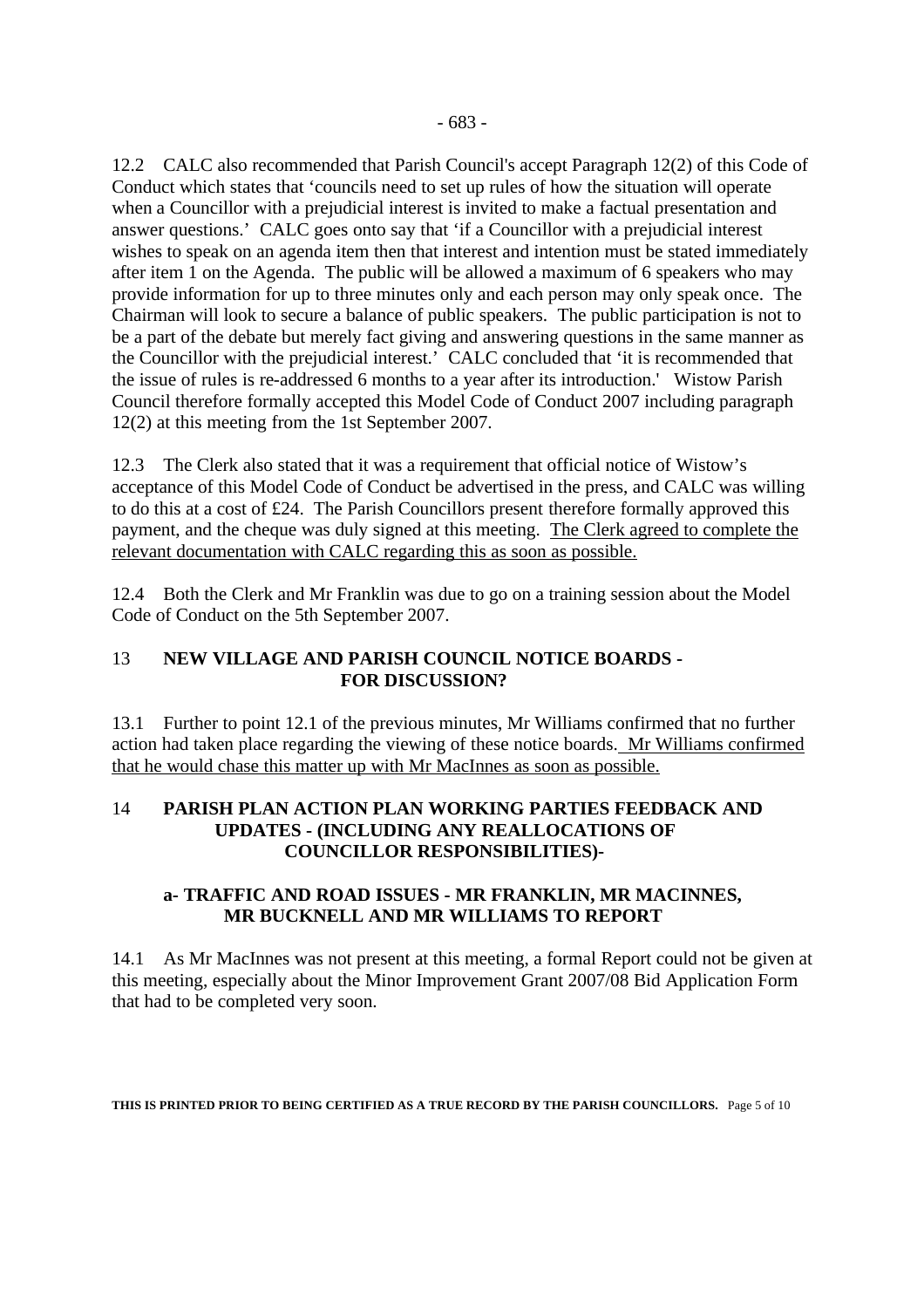#### **b- PEDESTRIANS - MR COOK TO REPORT**

14.2 Mr Cook stated that he had seen Mr Nichols and they had gone around the Parish Footpaths recently. Barbed wire was still present along some of the footpath network, but an e-mail had been received from Cambridgeshire County Council, that there was currently no funding available for the repairs of these footpaths.

# **c- LIGHTING - REPORT TO BE GIVEN**

14.3 As Dr Farrar was not present at this meeting, no formal Report could be given.

#### **d- LITTER - MR LEIGH AND CLERK TO REPORT**

14.4 Further to point 13.10 of the previous minutes, the Clerk stated that he had received an e-mail from Pam Rook of Huntingdonshire District Council, stating that she was currently working on another project that was totally devoting her time. She confirmed to the Clerk that the litter bin request had not been forgotten, but would be dealt with later in the year, once her current project had finished.

14.5 Mr Cook reported that the fly tipping problem was still present, especially at the Wistow Fen, and Mr Cook proposed to speak to PCSO Tiernan about the problem.

#### **e- COUNTRYSIDE - MR COOK TO REPORT**

14.6 Mr Cook stated that he had nothing further to add in relation to Countryside issues.

#### **f- POLICE AND CRIME - REPORT TO BE GIVEN**

14.7 An incident was mentioned about a Police helicopter flying above the village recently for about 15 minutes or so, connected to some men that had been authorised to shoot at some pigeons.

#### **g- NEWSPAPER DELIVERIES - MR WILLIAMS TO REPORT**

14.8 Mr Williams stated that there was nothing further to add, in relation to the Newspaper Deliveries, and it was asked if this item could be removed from all future Agenda's. The Clerk agreed to do this.

#### **h- GOOD NEIGHBOURHOOD SCHEME - MR FRANKLIN TO REPORT**

14.9 Mr Franklin stated that there was nothing further to add, in relation to this Scheme.

**THIS IS PRINTED PRIOR TO BEING CERTIFIED AS A TRUE RECORD BY THE PARISH COUNCILLORS.** Page 6 of 10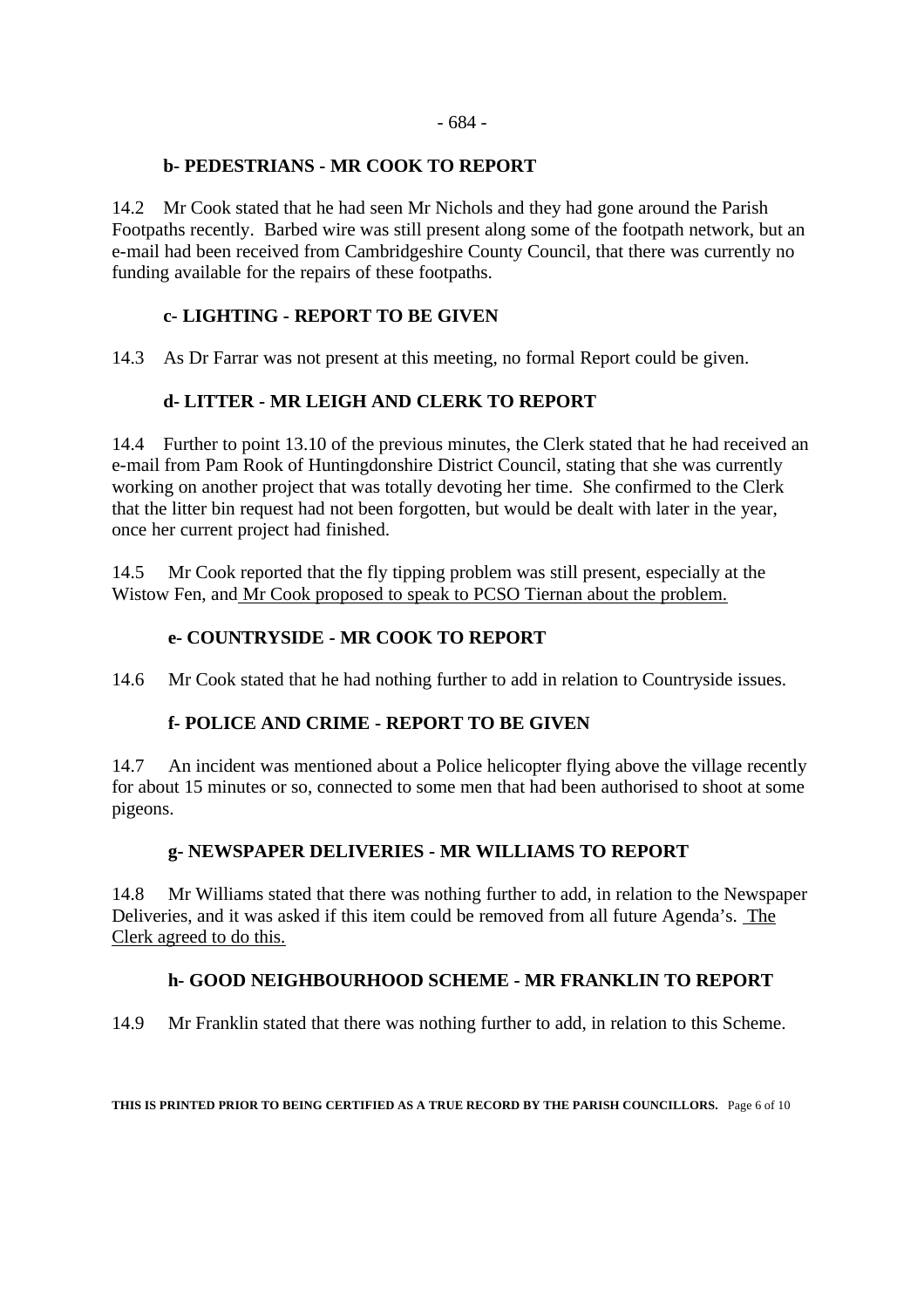#### - 685 -

#### **i- ACTIVITIES, SPORTS, CLUBS, SOCIETIES ETC. - REPORT TO BE GIVEN**

14.10 Further to point 13.26 of the previous minutes Mr Williams confirmed that he had spoken to one of the people running the Youth Club currently, and suggested that more of the funding should perhaps be spent to help entice some of the older youths to the Club.

## **j- VILLAGE HALL - MR LEIGH AND MR WILLIAMS TO REPORT**

14.11 Further to Agenda item 8 above, it was agreed that there was nothing further to add in relation to this issue.

#### **k- POST BOX - MR FRANKLIN TO REPORT**

14.12 Further to point 3.2 above, Mr Franklin confirmed that a second post box would be installed by Oakland's Close in Wistow in approximately 5 weeks time.

#### **l- COMMUNICATION - REPORT TO BE GIVEN**

14.13 As Dr Farrar was not present at this meeting no formal Report could be given at this time.

#### **m- FLOODING - MR BUCKNELL TO REPORT**

14.14 As Mr Bucknell was not present at this meeting no formal Report could be given at this time.

#### **n- VILLAGE SIGNS - MR FRANKLIN, MR MACINNES, MR COOK AND MR WILLIAMS TO REPORT**

14.15 Further to point 13.25 of the previous minutes, Mr Franklin stated that there was nothing further to add in relation to the new Village Sign at this time.

14.16 Further to point 13.23 of the previous minutes, it was confirmed that the road signs had indeed been cleaned up by Mr Cook and Mr MacInnes prior to the Anglia in Bloom Judging Day of the 9th July 2007, and the Parish Council wanted to extend their thanks to them both for doing this work.

14.17 Further to point 13.24 of the previous minutes the Clerk stated that he had received an e-mail from Mr Meager of Huntingdonshire District Council about the street sign in St Johns Place to be renewed in approximately 2-3 months time.

#### **o- YOUTH - MR MACINNES AND MR WILLIAMS TO REPORT**

14.18 Mr Williams stated that there was nothing further to add in relation to Youth matters at this time.

**THIS IS PRINTED PRIOR TO BEING CERTIFIED AS A TRUE RECORD BY THE PARISH COUNCILLORS.** Page 7 of 10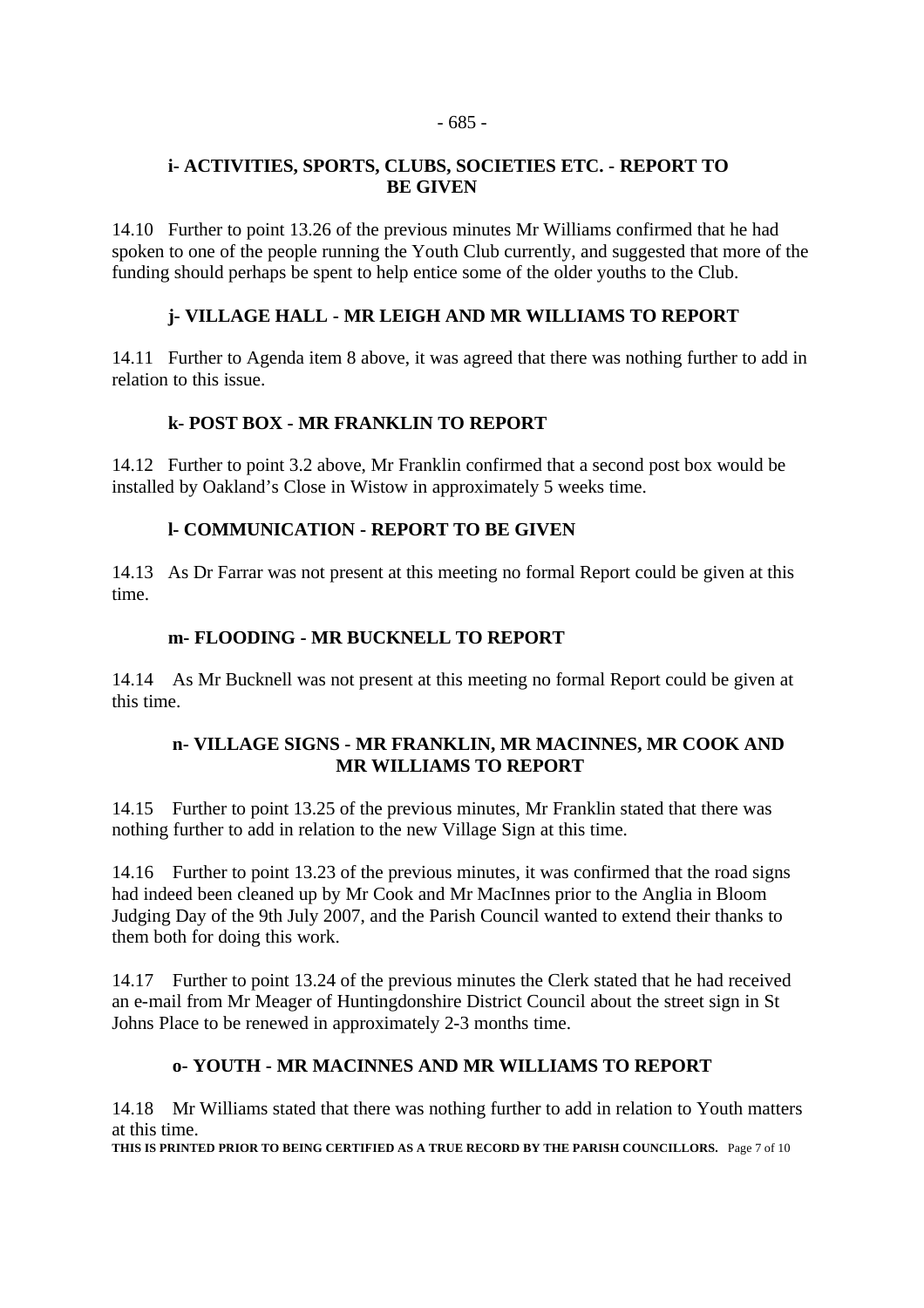#### - 686 -

#### 15 **a- PLAYGROUND - MR FRANKLIN, MR WILLIAMS, MR COOK & CLERK TO REPORT (INCLUDING LATEST ROSPA REPORT)**

15.1 Further to point 14.1 of the previous minutes Mr Williams confirmed that he had still not been able to quote for the various jobs to be done in the Playing Field, but he would try to get these done as soon as possible.

15.2 Further to point 14.2 of the previous minutes, the Clerk confirmed that he had informed the contractor about getting the goal posts repaired, but was not aware of when this work would be done. The Clerk agreed to follow this matter up as soon as possible.

# 15 **b- ALLOTMENTS - MR FRANKLIN, MR COOK, MR LATTER AND CLERK TO REPORT**

15.3 Further to point 14.5 of the previous minutes, Mr Latter confirmed that he had not yet written the letter to the local Solicitors, about locating the title deeds to the Allotment land, but he agreed to undertake this as soon as possible.

# 15 **c- GRASS CUTTING - THE CLERK TO REPORT**

15.4 The Clerk stated that he was not aware of any grass cutting problems currently within the village.

## 15 **d- GRANTS - MR FRANKLIN, DR FARRAR AND CLERK TO REPORT (INCLUDING FULL DISCUSSION OF ANY GREEN/ ENVIRONMENTAL ISSUES THAT COULD BE OBTAINED BY WIND FARM GRANT MONIES)**

15.5 It was stated that there was nothing further to say in relation to Grant issues at this time.

#### 16 **ITEMS FOR WISTOW WARBLER - TO INFORM MR DRANSFIELD OF ARTICLES**

16.1 Mr Franklin confirmed that he would write an article for the Wistow Warbler about the second post box being put in the village at Oakland's Close.

#### 17 **MONTHLY AUDIT - NOMINEE FOR NEXT MEETING?**

17.1 Mr Cook agreed to do the next Monthly Audit at the next meeting.

#### 18 **DATE OF NEXT MEETING - TUESDAY 28TH AUGUST 2007 AT 7.30PM.**

There being no further business the meeting closed at 9.20pm.

**THIS IS PRINTED PRIOR TO BEING CERTIFIED AS A TRUE RECORD BY THE PARISH COUNCILLORS.** Page 8 of 10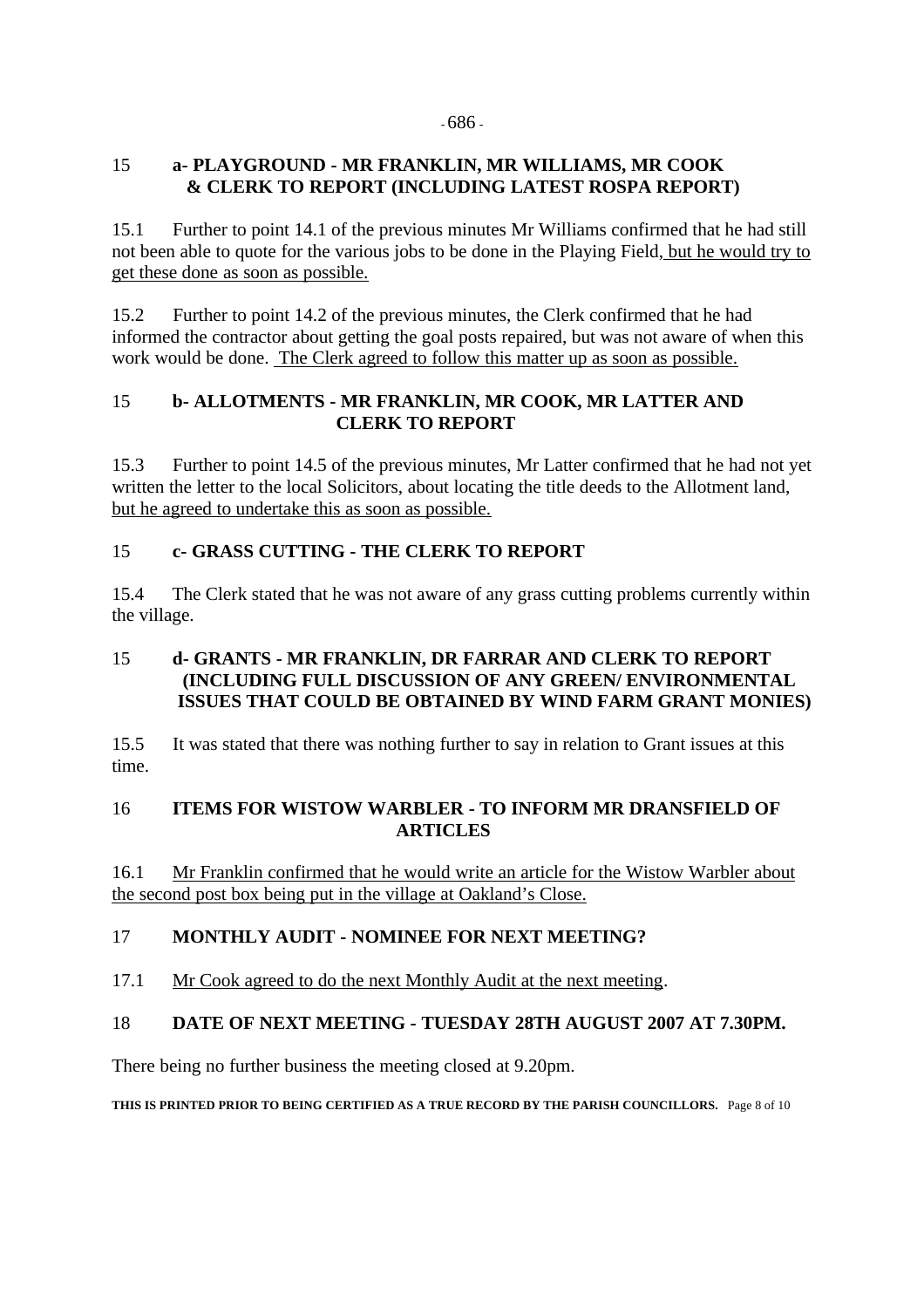#### - 687 - **PLANNING APPLICATIONS RECEIVED FROM AUGUST 2005**

Wistow Parish Council - WPC Huntingdonshire District Council - HDC Not Yet known - NYK

|                   |                                                                    |                                                                                                                                         | <b>Approved and Date</b>           |            |
|-------------------|--------------------------------------------------------------------|-----------------------------------------------------------------------------------------------------------------------------------------|------------------------------------|------------|
| <b>App.Number</b> | <b>Property Address</b>                                            | <b>Purpose</b>                                                                                                                          | <b>WPC</b>                         | <b>HDC</b> |
|                   | 05/02506/FUL Land at 6 Bridge Street,<br>Wistow                    | <b>Erection of Dwelling</b>                                                                                                             | $Yes -$<br>25/8/05 23/9/05         | Yes-       |
|                   | 05/02424/FUL 4 Oakland's Close, Wistow                             | Extension                                                                                                                               | $Yes -$<br>25/8/05 12/9/05         | Yes -      |
|                   | (plans amended $25/1/06$ )                                         |                                                                                                                                         | Yes - NYK                          |            |
|                   | 05/02726/FUL Brookfields, Manor Street,<br>Wistow                  | <b>Erection of Conservatory</b>                                                                                                         | $Yes -$<br>29/9/05 12/10/05        | $Yes -$    |
|                   | 05/03102/FUL Westmorland, Mill Road,<br>Wistow                     | Extension to rear of Garage                                                                                                             | $Yes - Yes -$<br>27/10/05 10/11/05 |            |
|                   | 06/00360/OUT Poultry Houses, Shillow<br>Hill, Wistow               | <b>Agricultural Dwelling</b><br>Erection                                                                                                | $Yes - Yes -$<br>23/2/06 21/7/06   |            |
|                   | 06/01058/FUL 20 Harris Lane, Wistow                                | <b>Conservatory Erection</b>                                                                                                            | Yes - Yes -<br>27/4/06 22/5/06     |            |
| 06/02681/FUL      | RAF Upwood, Ramsey<br>Road, Bury                                   | Change of Use to Urban<br>Assault etc.                                                                                                  | $Yes - No -$<br>31/8/06            |            |
| 06/03569/FUL      | The Barn, Mill Farm House, Change of Use<br>Mill Road, Wistow      |                                                                                                                                         | Yes - NYK<br>30/11/06              |            |
|                   | 06/02458/OUT Land at Orchard House,<br>Mill Road, Wistow           | <b>Residential Development</b><br>Proposal                                                                                              | Yes - NYK<br>25/1/07               |            |
| 07/00107/FUL      | 07/00389/FUL & Dorrington Stables, House<br>Cross Drove, Wistow    | <b>Extension to Dwelling</b>                                                                                                            | Yes - NYK<br>22/2/07               |            |
|                   | 07/00791/FUL Hill Farm, Hill Road, Wistow Erection of Agricultural | <b>Building</b>                                                                                                                         | $Yes -$<br>29/3/07                 | <b>NYK</b> |
|                   | 07/00567/FUL 19 Kingston Way, Wistow                               | <b>Erection of Conservatory</b>                                                                                                         | Yes - NYK<br>29/3/07               |            |
|                   | 07/01190/LBC The Thatched Cottage,<br>Church Street, Wistow        | <b>Internal Alterations</b>                                                                                                             | Yes - NYK<br>24/4/07               |            |
| Mill Road, Wistow | 07/01268/FUL 1 Mill Farm House,                                    | <b>Vehicular Access</b><br>24/5/07<br>THIS IS PRINTED PRIOR TO BEING CERTIFIED AS A TRUE RECORD BY THE PARISH COUNCILLORS. Page 9 of 10 | $Yes - No -$                       |            |